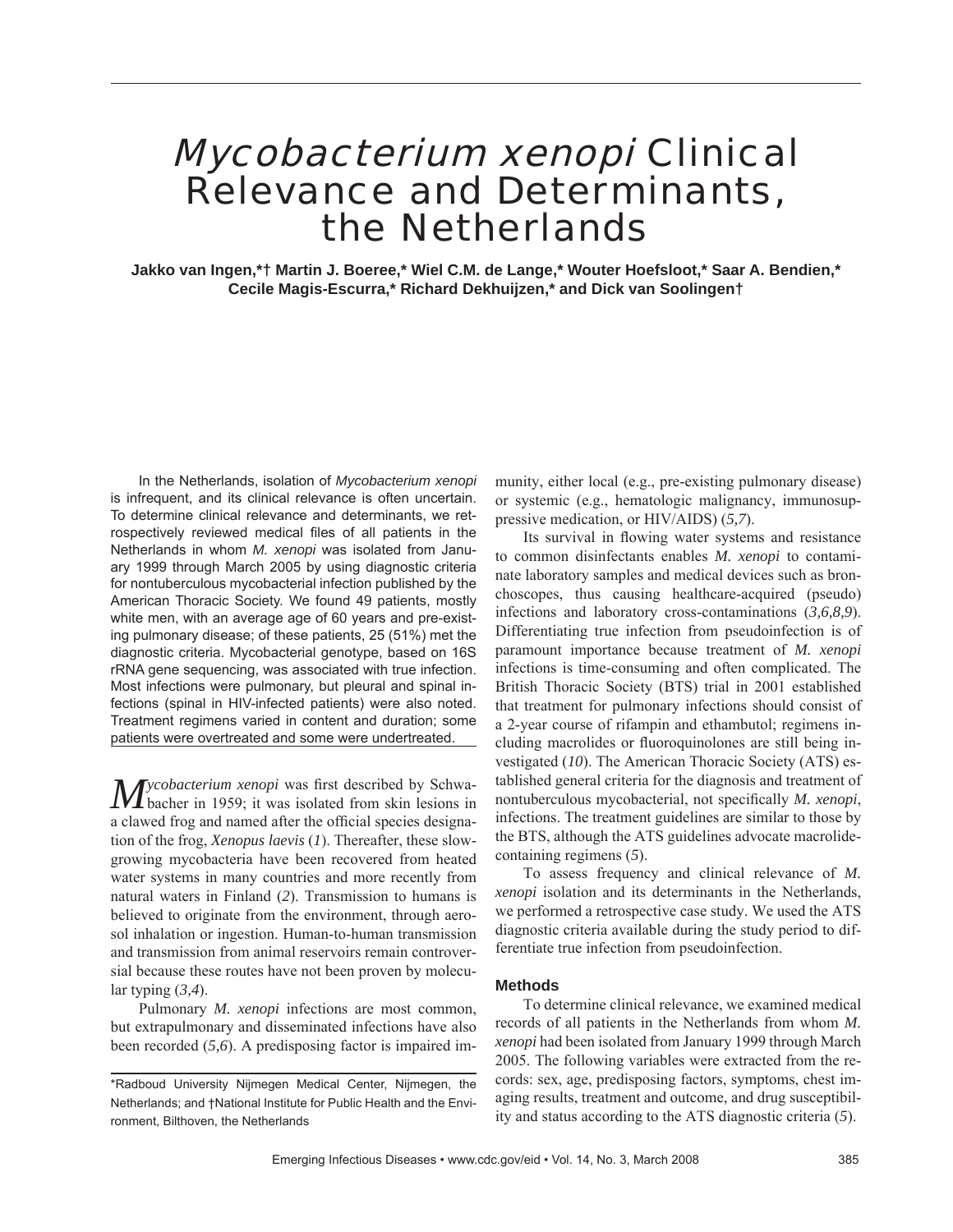## RESEARCH

Laboratory diagnosis of the isolates was made by the Dutch National Institute of Public Health and the Environment (RIVM) or by a local hospital laboratory. RIVM acts as the national reference laboratory that provides identification, drug-susceptibility testing, and genotyping of mycobacterial isolates for all hospitals and other healthcare institutions in the Netherlands. To identify a mycobacterial isolate, Hain GenoType MTBC line-blot (Hain Lifescience, Nehren, Germany) was used after PCR-based amplification to determine whether an isolate was a member of the *M. tuberculosis* complex. If the reaction was negative, an INNO-LiPA MYCOBACTERIA (Innogenetics, Gent, Belgium) reverse hybridization multiple DNA probe assay was used to differentiate between the more common species of nontuberculous mycobacteria, including *M. xenopi* (*11*). Before 2004, 16S rRNA gene sequence analysis was performed, after ruling out membership in the *M. tuberculosis* complex, by using the AccuProbe MTB DNA probe kit (GenProbe, San Diego, CA, USA). The result was compared with the RIVM and BLAST (National Center for Biotechnology Information, www.ncbi.nlm.nih.gov) 16S rRNA gene sequence databases (*12*).

On the basis of the results at position 90 in the 151-bp hypervariable region of the 16S gene, 2 *M. xenopi* genotypes were discerned; a C at position 90 distinguished *M. xenopi* I and a T distinguished *M. xenopi* II. Retrospectively, the 16S rRNA genes of all *M. xenopi* isolates at RIVM were sequenced and assigned to their respective genotypes.

Susceptibility testing was performed by using an agar dilution method (*13*). Drugs in the susceptibility testing panel were isoniazid, rifampin, ethambutol, streptomycin, cycloserine, prothionamide, amikacin, ciprofloxacin, clofazimine, clarithromycin, and rifabutin. The Pearson  $\gamma^2$  test was used for statistical correlations. The local ethics committee approved the study.

### **Results**

We found 49 patients with nontuberculous mycobacterial infection (Table 1); of these, 25 (51%) met the ATS diagnostic criteria. Isolates from 46 patients were identified to the genotype level, I or II. Sequencing failed for 2, and 1 was unavailable at RIVM. *M. xenopi* I was found for 28 patients, *M. xenopi* II for 13, and mixed (types I and II) for 5. Isolation of type II was significantly associated with fulfillment of the ATS criteria compared with isolation of type I only (77% vs 39%; odds ratio [OR] 5.1, 95% confidence interval [CI]  $1.2-23.0$ ,  $p = 0.025$ ). When we defined *M. xenopi* II cultures as "involving *M. xenopi* II," and thus included the mixed cultures, the correlation increased in significance (OR 5.4, 95% CI 1.4–20.8,  $p = 0.011$ ).

Clinical signs and symptoms varied widely and were not associated with fulfillment of the ATS diagnostic criteria (Table 1). Chest radiographs were taken for all patients,

except for 2 who had spinal infection (Table 1). Cavitation was the only radiographic finding significantly associated with fulfillment of the ATS diagnostic criteria (OR 14.3, 95% CI 2.7–75.6,  $p = 0.001$ ). Results of additional computed tomography scanning, performed for 27 patients, were not associated with fulfillment of the ATS diagnostic criteria (data not shown).

We found 4 cases of extrapulmonary disease, 2 cases of pleural *M. xenopi* infection, and 2 cases of spondylodiscitis (in HIV–co-infected patients). The pleural infections were diagnosed by biopsy of pleural tissue for 1 patient and repeated culture of pleural fluid for the other, after chest radiograph demonstrated pleural thickening and fluid collection. The spinal infections were diagnosed by bone biopsy. In the pleural and bone biopsy specimens, granulomatous lesions with central necrosis were observed.

For most patients, *M. xenopi* was first isolated from sputum (51%), bronchoalveolar lavage fluid (35%), or lung biopsy sample (4%). Remaining isolates were from bone biopsy samples  $(4\%)$ , pleural fluid  $(2\%)$ , pleural biopsy samples (2%), and stool samples (2%). Acid-fast bacilli were detected with direct microscopy of primary samples for 39% of patients. An acid-fast bacilli–positive primary sample, regardless of its nature, was significantly associated with fulfillment of the ATS diagnostic criteria (OR 8.2, 95% CI 2.1–31.6, p<0.001).

Treatment was started for 25 of 49 patients, of whom 19 met the ATS diagnostic criteria. Therapy consisted of medication for 21 patients, surgery for 2, or both for 2. Surgery consisted of lobectomy, pulmonary wedge resection, Clagett pleurostomy, and vertebral surgery with psoas muscle abscess drainage. Medication regimens varied widely but generally included rifampin, isoniazid, ethambutol, clarithromycin, ciprofloxacin, and pyrazinamide in various 3- to 4-drug combinations. Duration of therapy varied between 5 days and 2.5 years, with a mean duration of 9 months. Macrolides were included in regimens for 58% and quinolones for 37% of the patients who met the ATS diagnostic criteria and received drug treatment.

Antimycobacterial treatment cured 11 (58%) patients who met the ATS diagnostic criteria: 7 with *M. xenopi* II, 2 with *M. xenopi* I, and 2 with *M. xenopi* I and II. We defined cure as resolution of symptoms and negative cultures after finishing treatment, until the end of our study period (range 0–60 months, median 25 months). Treatment failure, defined as protracted culture positivity for *M. xenopi* during and after adequate treatment, was noted for 4 (21%). Four other patients died. Treatment failure or death was not associated with genotype, susceptibility pattern, predisposing conditions, or radiographic imaging results.

Although they fulfilled the ATS diagnostic criteria, 4 patients did not receive treatment. Of these, 1 recovered spontaneously; 2 remained positive for acid-fast bacilli,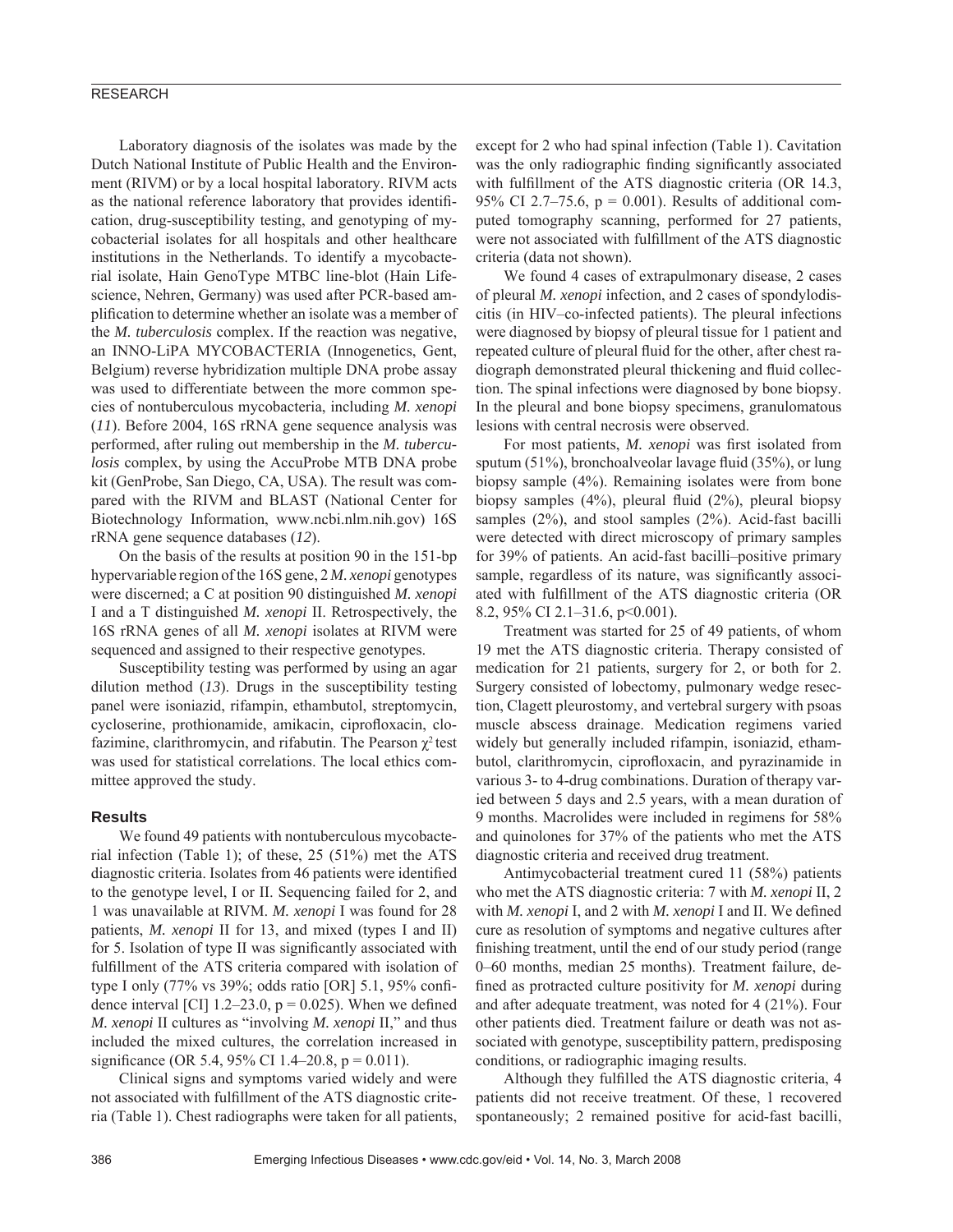| Characteristic                                    | $ATS + (n = 25)$ | $ATS - (n = 24)$ | Total (%) |
|---------------------------------------------------|------------------|------------------|-----------|
| Demographics                                      |                  |                  |           |
| Male sex                                          | 19               | 18               | 37 (76)   |
| Mean age, y                                       | 60               | 60               | 60        |
| Dutch origin                                      | 24               | 20               | 44 (90)   |
| Concurrent and predisposing conditions            |                  |                  |           |
| Pre-existing pulmonary disease                    | 21               | 18               | 39 (80)   |
| Chronic obstructive pulmonary disease             | 17               | 14               | 31(63)    |
| Lung cancer                                       | 1                | 3                | 4(8)      |
| Prior tuberculosis                                | 0                | 2                | 2(4)      |
| Recurrent pulmonary infection†                    | 5                | $\overline{2}$   | 7(14)     |
| <b>Bronchiectasis</b>                             | $\overline{2}$   | 4                | 6(12)     |
| Smoker, current/ past                             | 15/6             | 11/3             | 35(71)    |
| Alcohol abuse                                     | 2                | 3                | 5(10)     |
| High-dose steroid use‡                            | 3                | 5                | 8(16)     |
| <b>HIV</b> infection                              | $\overline{2}$   | 5                | 7(14)     |
| Mean CD4 count in HIV-infected patients, cells/mL | 226              | 126              | 159       |
| Hematologic malignancy                            | 0                | 1                | 1(2)      |
| Otherwise impaired immunity§                      | 2                | 1                | 3(6)      |
| Signs and symptoms                                |                  |                  |           |
| Productive cough                                  | 21               | 20               | 41 (84)   |
| Hemoptysis                                        | 5                | 4                | 9(18)     |
| Dyspnea                                           | 14               | 9                | 23 (47)   |
| Fever                                             | 11               | 6                | 17(35)    |
| Weight loss                                       | 12               | 7                | 19 (39)   |
| Malaise                                           | 16               | 10               | 26 (53)   |
| Chest radiographic abnormalities                  |                  |                  |           |
| Infiltrate                                        | 15               | 12               | 27(55)    |
| Cavity                                            | 12               | 3                | 15(31)    |
| Pleural thickening                                | 3                | 4                | 7(14)     |
| Emphysema                                         | 9                | 9                | 18 (37)   |
| Space-occupying lesion                            | 1                | 3                | 4(8)      |

Table 1. Baseline population characteristics of 49 patients with nontuberculous mycobacterial infection, the Netherlands, January 1999 through March 2005\*

\*ATS+, American Thoracic Society diagnostic criteria for nontuberculous mycobacterial infection met; ATS–, ATS diagnostic criteria for nontuberculous mycobacterial infection not met.

†>3 requiring treatment in 6 months before primary *Mycobacteria xenopi* culture.

‡**>**15 mg prednisone/day for >3 months before primary *M. xenopi* culture.

§Diabetes mellitus, cisplatinum chemotherapy, anorexia nervosa (all n = 1).

[Significant association (odds ratio 14.3, 95% confidence interval 2.7–75.6,  $p = 0.001$ )

culture, or both throughout the study period; and 1 died. These outcomes were not associated with specific genotypes or patient factors.

Susceptibility testing was performed for 47 isolates from 42 patients. For 5 patients, cultures failed to grow for testing; for 2 others, cultures were not available. Results for isoniazid, rifampin, and ethambutol are shown in Table 2. Isolates were susceptible to all other compounds tested. Susceptibility testing of follow-up cultures was performed for 5 patients*. M. xenopi* bacteria in 2 patients treated with rifampin became resistant to rifampin and to ethambutol in 1 patient. For 9 patients, susceptibility testing results influenced the treatment regimens, mostly by inclusion or exclusion of rifampin and ethambutol or by adding a quinolone or macrolide agent.

For 6 patients with cavitation visible on chest radiograph, of whom 4 met the ATS diagnostic criteria, fungi were cultured simultaneously (*Aspergillus fumigatus* from 4, *A. fl avus* from 1, and *Scedosporium apiospermum* from 1). Antifungal treatment was initiated for 4 patients, which meant true nontuberculous mycobacteria infection was left untreated for 2.

Four patients who had received antimycobacterial treatment for *M. xenopi* infection before (mean duration 8 months) had relapses; the mean interval between discontinuation of drug treatment and relapse was 28 months (range 12–39). We found no evidence of geographic clustering, which suggests nosocomial transmission or a pseudo-outbreak. The number of new isolates per year remained steady at ≈8 per year. At least 5 patients were treated in preventive isolation for 2–15 days until *M. tuberculosis* complex infection was excluded by PCR.

## **Discussion**

Clinical relevance of *M. xenopi* isolation, defined by fulfillment of the ATS diagnostic criteria, was likely in 51% of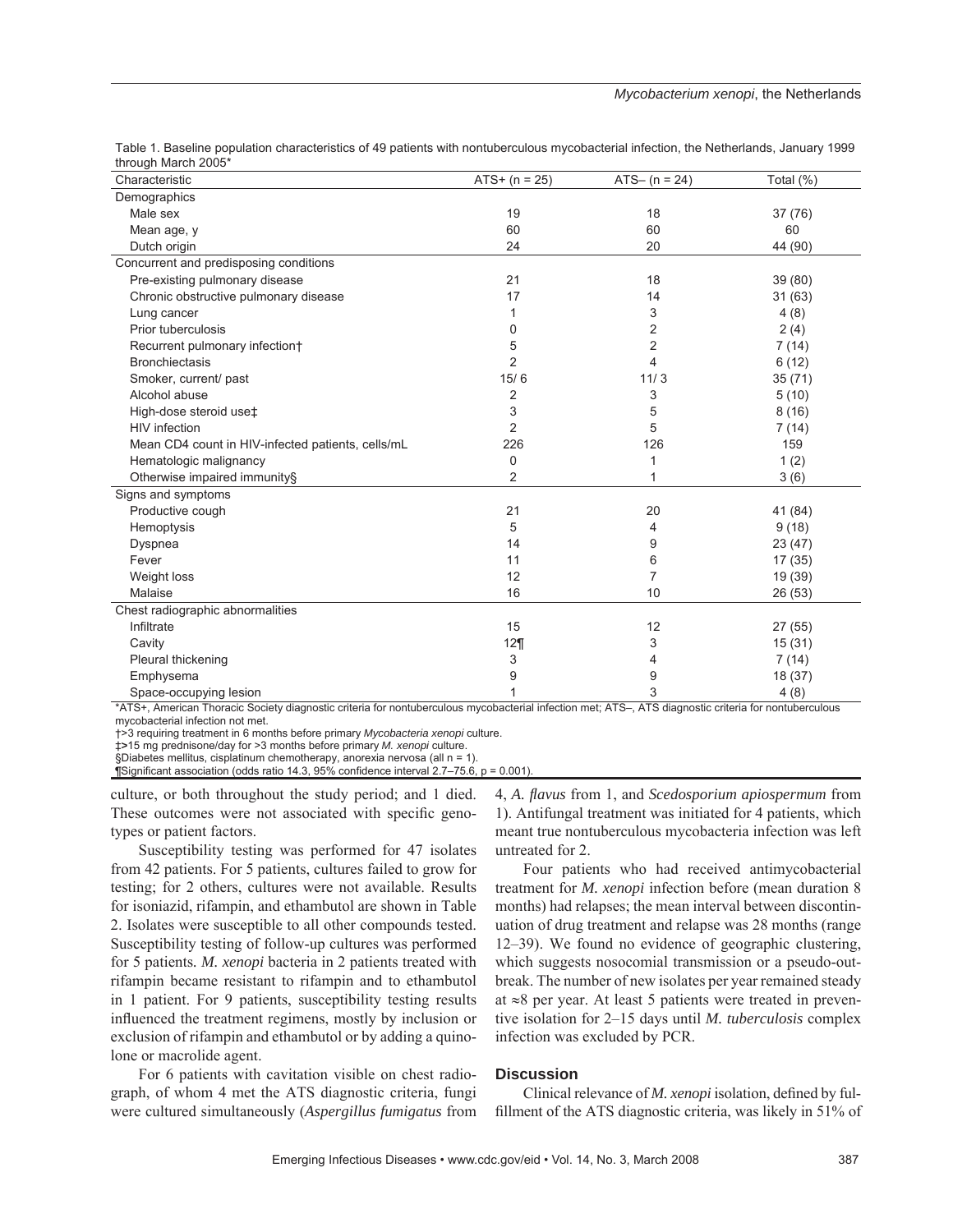## **RESEARCH**

|                | Drug, no. $(\%)$ , MIC    |                       |                        |  |
|----------------|---------------------------|-----------------------|------------------------|--|
| Susceptibility | Isoniazid                 | Rifampin              | Ethambutol             |  |
| Susceptible    | 9 (21), MIC 0.2 mg/L      | 29 (69), MIC <1mg/L   | 5 (12), MIC 5 mg/L     |  |
| Intermediate   | 32 (76), MIC 0.5-1.0 mg/L |                       | 11 (26), MIC 10 mg/L   |  |
| Resistant      | 1 $(2)$ , MIC $>1$ mg/L   | 13 (31), MIC > 1 mg/L | 26 (62), MIC > 10 mg/L |  |

Table 2. Baseline in vitro susceptibility of 47 primary isolates from 42 patients with nontuberculous mycobacterial infection, the Netherlands, January 1999 through March 2005

patients; mycobacterial genotype II was a major determinant. To our knowledge, this phenomenon and its causal mechanisms have not been described. If further evidence emerges, 16S rRNA gene sequencing may become a relevant addition to the diagnostic algorithm of *M. xenopi* infection.

The ATS diagnostic criteria are designed for *M. avium*, *M. kansasii,* and *M. abscessus* infections, although the authors state "there is no reason to believe these criteria would not be applicable to other species" (*5*). Because the BTS statement focuses on management rather than specific diagnostic criteria (*14*), the ATS diagnostic criteria are recommended for the clinical setting. Of the main ATS diagnostic components, 2 were each significantly associated with true infection in our study (cavitary lesions on chest radiograph and acid-fast bacilli on primary samples), thereby supporting the ATS criteria.

The ATS diagnostic criteria, however, have 1 limitation. Patients with pre-existing cavitary lesions are likely to have respiratory symptoms; they meet the radiologic criteria and are more likely to harbor mycobacteria in the cavity, which are not necessarily responsible for their symptoms and cavity formation. Cavity characteristics cannot reliably predict the cavity's origin or pathogenesis (*15*). The uncertainty is compounded when fungi are cultured simultaneously, which suggests matching requirements for in vivo success of these microorganisms or selective impaired immunity. Determining which organism causes disease in the patient is difficult.

The undertreatment and overtreatment that we noted indicates a relative lack of knowledge in physicians, mainly those specializing in pulmonary conditions, concerning nontuberculous mycobacteria infections. Unnecessary drug treatment could harm the patient in terms of adverse effects and costs  $(16)$ , and undertreatment of patients who fulfill the diagnostic criteria is potentially harmful to the patients' health.

The baseline characteristics of our study group are similar to those in studies of nontuberculous mycobacteria patients in societies with low HIV prevalence (*5,10*). The North American series included more HIV-infected patients, which lowered the mean age of patients in these studies (*17,18*). Pre-existing pulmonary diseases are major predisposing factors and may be causally associated with isolation of *M. xenopi*. However, *M. xenopi* may have been isolated more often because physicians were more focused on mycobacterial cultures for this category of patients.

Minor predisposing factors were HIV infection or other causes of impaired immunity, which, in addition to the causal relationship, probably reflect the low prevalence of HIV infection compared with chronic pulmonary disease in the Netherlands. Also, because most HIV-infected patients receive highly active antiretroviral therapy, fewer cases of severe HIV immunosuppression and its co-infections are seen. HIV infection predisposes patients to extrapulmonary *M. xenopi* infection, especially spinal infection (*6,19*). Those with HIV-associated spinal *M. xenopi* infection had rising CD4 counts after starting or changing highly active antiretroviral therapy regimens (Table 1). Possibly, their *M. xenopi* infection was an expression of immune reconstitution inflammatory syndrome (20). We found no previous reports of pleural infections.

Although the treatment regimens recorded in our study were not in accordance with the current standards of the BTS (*14*) and ATS (*5*), cure rates were high. Although partly the result of the restricted definition of "cure" resulting from our research methods, this finding does bring the validity of the ATS diagnostic criteria into question. Despite meeting these criteria, some patients might have cleared *M. xenopi* infection without treatment. This possibility is endorsed by the spontaneous recovery of a minority of patients who met the ATS criteria but were not treated. Alternatively, the regimen of 24 months of rifampin and ethambutol advised by the BTS may not be better than similar regimens of shorter duration. The addition of macrolides and quinolones to therapy regimens might also account for the high cure rates after relatively short treatment durations.

Susceptibility testing results were similar to those published previously (*21*), but their value in clinical practice is uncertain. Interpretation of the laboratory results is difficult because of discrepancies between in vitro susceptibility and in vivo response to treatment (*5,21*). In our study, results rarely influenced treatment regimens; when they did, choice of regimen was controversial and not in accordance with ATS and BTS guidelines (*5,14*). Increasing use of PCR to rule out *M. tuberculosis* infection can be valuable for preventing or shortening patient isolation.

In conclusion, clinical isolation of *M. xenopi* was relevant for 51% of the patients; mycobacterial genotype was a major determinant. Currently, the ATS diagnostic criteria are the best tool for determining clinical relevance. We strongly recommend increased awareness of these diagnostic criteria and management guidelines by ATS and BTS.